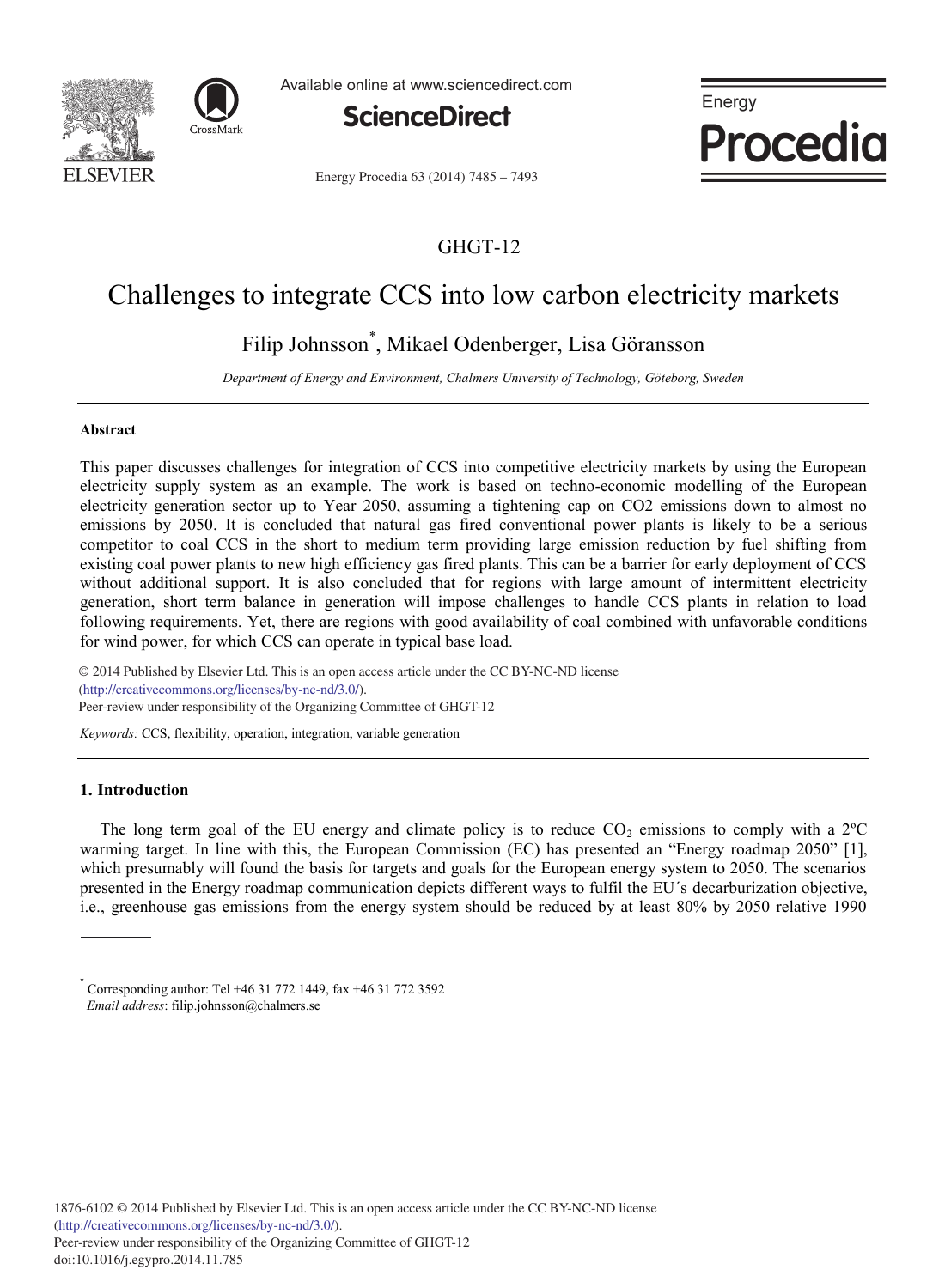emission levels. Moreover, the roadmap indicate large  $CO<sub>2</sub>$  emission cuts within the electricity supply system, i.e., between 93-99% relative to the 1990 emissions, which obviously calls for competitive new power technology with more or less zero  $CO<sub>2</sub>$  emissions. In this, CCS technologies will play a significant role but the CCS technologies will then be part of a system with large amounts of intermittent and renewable power generation. This imposes challenges for CCS since load following capabilities will be valued higher and the future role and competitiveness of base load plants is thereby unclear. Thus, a future electricity system with large amounts of intermittent electricity generation will obviously put higher requirements on the thermal plants, including plants with  $CO<sub>2</sub>$  capture, with respect to their ability to perform stop and start and part load operation.

CCS plants are typically seen as base load plants and it is not obvious how they can be operated with varying load. Yet, there are a number of studies which have investigated different strategies for and characteristics of part load operation of CCS plants [2-11]. These studies focus on the performance of individual plants [4-9] or a small number of plants [10] with respect to their ability to operate in part load. While [4-10] do not give any information on what will the typical requirements on part load operation within an electricity generation system consisting of a portfolio of technologies, [2], [3] and [11] do evaluate a portfolio of technologies in an energy systems analysis but do not include any aspects on regional variations in the electricity generation mix or limitations in transmission capacity between regions in an integrated electricity market such as Europe. In order to investigate how requirements of part load operation vary across regions, the entire electricity generation system must be analyzed over the region of interest with a sufficiently high time resolution with the modeling incorporating a portfolio of technologies. The aim of the work presented in this paper is to take a first step in this direction, modeling pathways for the transformation of the European electricity system. The region consists of EU27, Norway and Switzerland and we discuss requirement on future CCS operation based on results from scenario analyses for the European electricity supply system with the aid of a modelling package consisting of a techno-economic investment model (ELIN) and a dispatch model (EPOD regional) applied to a particular year.

#### **2. Methodology**

The ELIN/EPOD modelling package [12, 13, 15] is applied up to the year 2050 under a typical scenario following the EU energy roadmap. Thus, for such a roadmap, the ELIN modelling will yield a system with large amounts of intermittent electricity generation mixed with thermal plants including CCS plants. The system is then further analysed by the EPOD modelling for the system as it looks for a particular year, with respect to the dispatch characteristics of the different generation technologies. Two scenarios are included; a "Climate Market" scenario and a "Regional Policy" scenario. The Climate Market scenario is inspired by the "Reference High GDP" and the "Diversified Supply Technologies" scenarios from the Energy Roadmap communication by the European Commission (EC) [1]. These scenarios combine relatively high economic growth with a policy almost entirely focusing on carbon markets. The Regional Policy scenario includes several policies and targets as well as a cap on CO2. The Policy scenario is coarsely based on the "High Energy Efficiency" scenario of the EC Energy Roadmap communication [1]. Yet, we assume an even more aggressive end-use efficiency strategy implying slowly declining overall electricity demand post 2030. In both cases, the ELIN modeling basically simulates the EU-ETS system for which the cap of the emission from the electricity generation system of the entire region (EU27+ Norway + Switzerland) is reduced over the period. In the Climate Market scenario, this is the only policy measure after Year 2020 and the cap is reduced over the period to comply with a 93% reduction in emission in Year 2050 relative to the emissions in Year 1990. In addition to the  $CO<sub>2</sub>$  cap, the Regional Policy scenario then includes several policies and targets including specific targets for renewable electricity generation (RES-E), demand side efficiency measures as well as a cap on  $CO_2$ . The  $CO_2$  cap in the Regional Policy scenario corresponds to a 99% reduction of  $CO_2$ emissions in Year 2050 relative to Year 1990.

The ELIN model (see [12, 13]) is a long-term dynamic optimization model which describes the present generation system derived from the Chalmers power plant database [14] and an extensive basket of new technologies which are to meet the changes in future demand as existing capacity is phased out. The model includes 16 intra-annual time steps (four seasons, weekday/weekend and day/ night) to reflect variations in load, and thus, the model accounts to some extent for the need of power with different characteristics (peak/base-load). In the modeling, the existing capacity may be used until the end of the assumed life time or be prematurely phased-out due to a  $CO<sub>2</sub>$  penalty or the relatively lower efficiency compared to that of new plants. This is to account for the turnover in capital stock of the existing power plant infrastructure, timing of investments and infrastructural implications